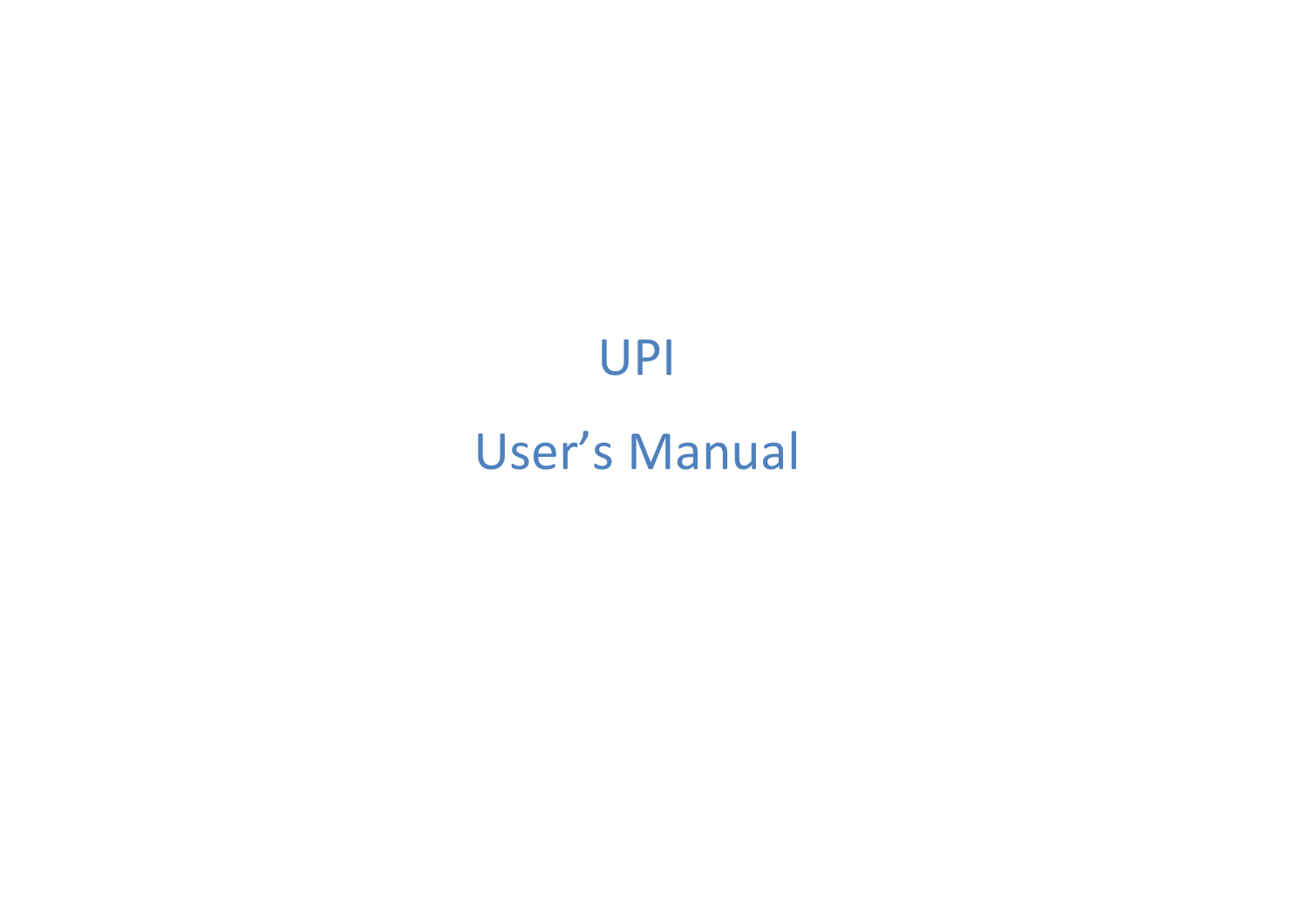## Introduction

UPI or "Individual Pachom Unit" is used for detection of RF protection zones created by UBEP unit. It is intended to be worn by pedestrian workers on construction sites. It comes in a form of security bracelet and through this User's Manual will be referred to as "UPI Bracelet".

UPI Bracelet is powered by internal rechargeable battery and it supports the latest technology of Wireless Charging. It is delivered with proprietary UPI Wireless Charger that can be powered directly from USB port (will be referred to simply as "UPI Charger").

Unit is equipped with RGB LED for Status display that can show various colors in various schemes. Two powerful vibration motors are built in for Status, Warning or Alert execution. The execution scheme of the motors depends on how RF protection zone is setup (UBEP unit configured by UCP unit) and it can be applied as continuous or pulsating vibration scheme together with amplitude adjustments. This makes UPI Bracelet a perfect unit for executing either weak warning schemes or strong high alert schemes with purpose of alarming the pedestrian workers on immediate danger and prevent accidents.

RF protection zone is detected by internal RF circuit but it is not limited to detection function only. UPI Bracelet can also transmit information back to UBEP unit that created the RF protection zone. UBEP unit can then use this information to activate alarm output lines in order to either alert the machinery operator or to automatically cut off the machinery in order to prevent the accident on happening.



**Figure 1: UPI Bracelet and UPI Charger**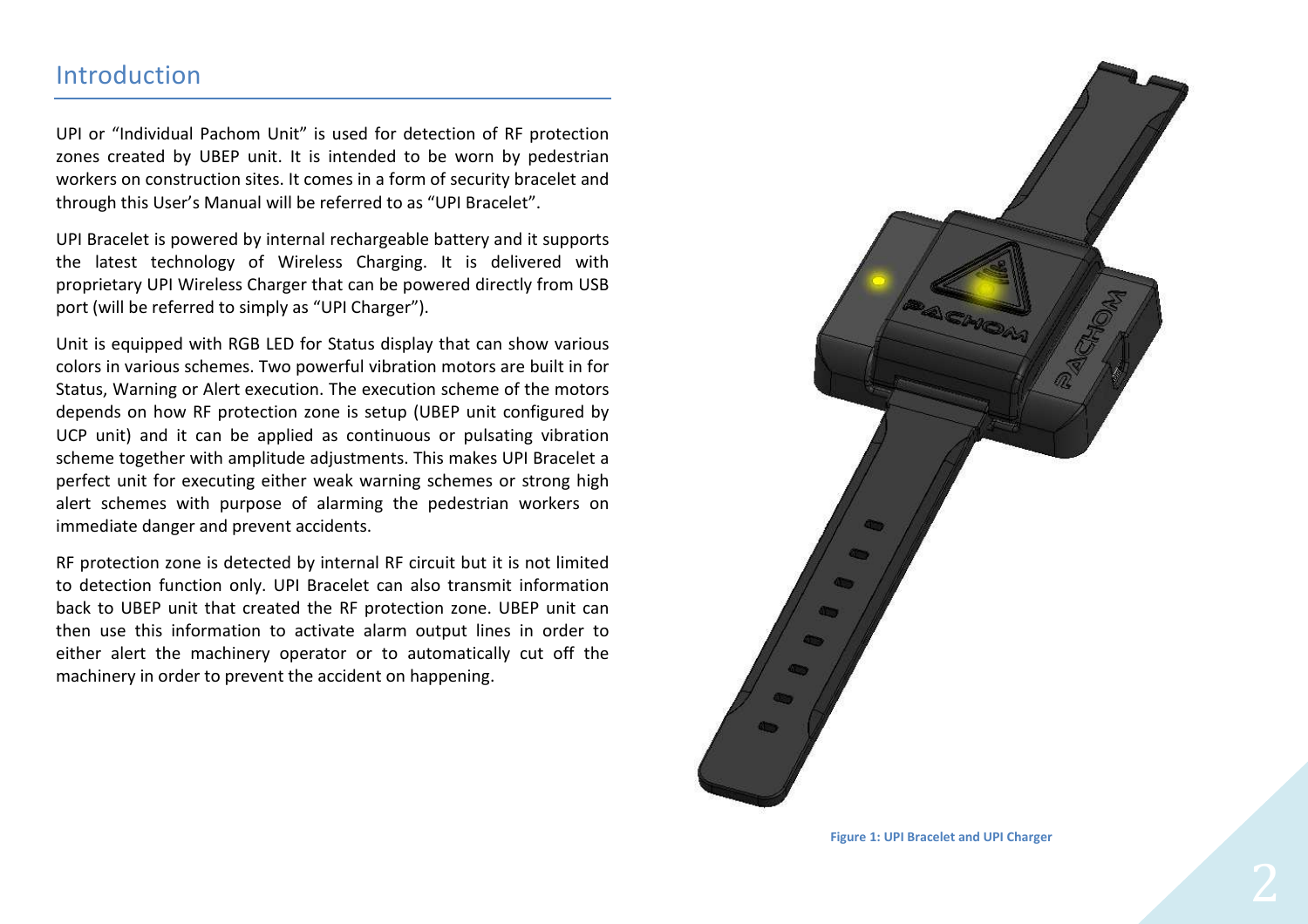# Charging

UPI Charger is based on latest technology of Wireless Charging. It is delivered with USB cable and can be powered either from USB port or from a standard 5V wall adapter.

It has a symmetrical design thus you can place UPI Bracelet on a charging pad in any of the two orientations. On the top of the UPI Charger there is Status LED available. Status LED will display various modes with different color.



Continuous White light represent Stand-by mode



Contentious Blue light represent charging is finished

Continuous Yellow light represent charging in progress



Blinking between White/Yellow light represent there was either an error or the charging was terminated because alignment issue

As we mentioned earlier this is proprietary charger which means that UPI Bracelet can be charged only with the original Pachom charger and no other. UPI Bracelet is equipped to detect the original charger and in case of failed detection it will terminate the charging.

In addition to this there is the alignment detection. In case that UPI Bracelet is not aligned well with the charging pad it will first show this by blinking Yellow color for 10 seconds after which it will terminate the charging in order to prevent any damage. Error can also happen in case of some internal fault either in UPI Charger or UPI Bracelet.

UPI Charger will stay in error mode for 5 minutes but it can be reset immediately but removing power supply and connecting it back again.

After the charging is done UPI Bracelet will automatically reset. There is also built in technology to reset UPI Bracelet whenever the unit is removed from the charging pad. After the reset UPI Bracelet will transmit its ID and show this by turning on Green light for one second. This ID can be used to pair the unit with UCP for the purpose of testing or extraction of serial number.



**Figure 2: UPI Charger in Stand-by mode**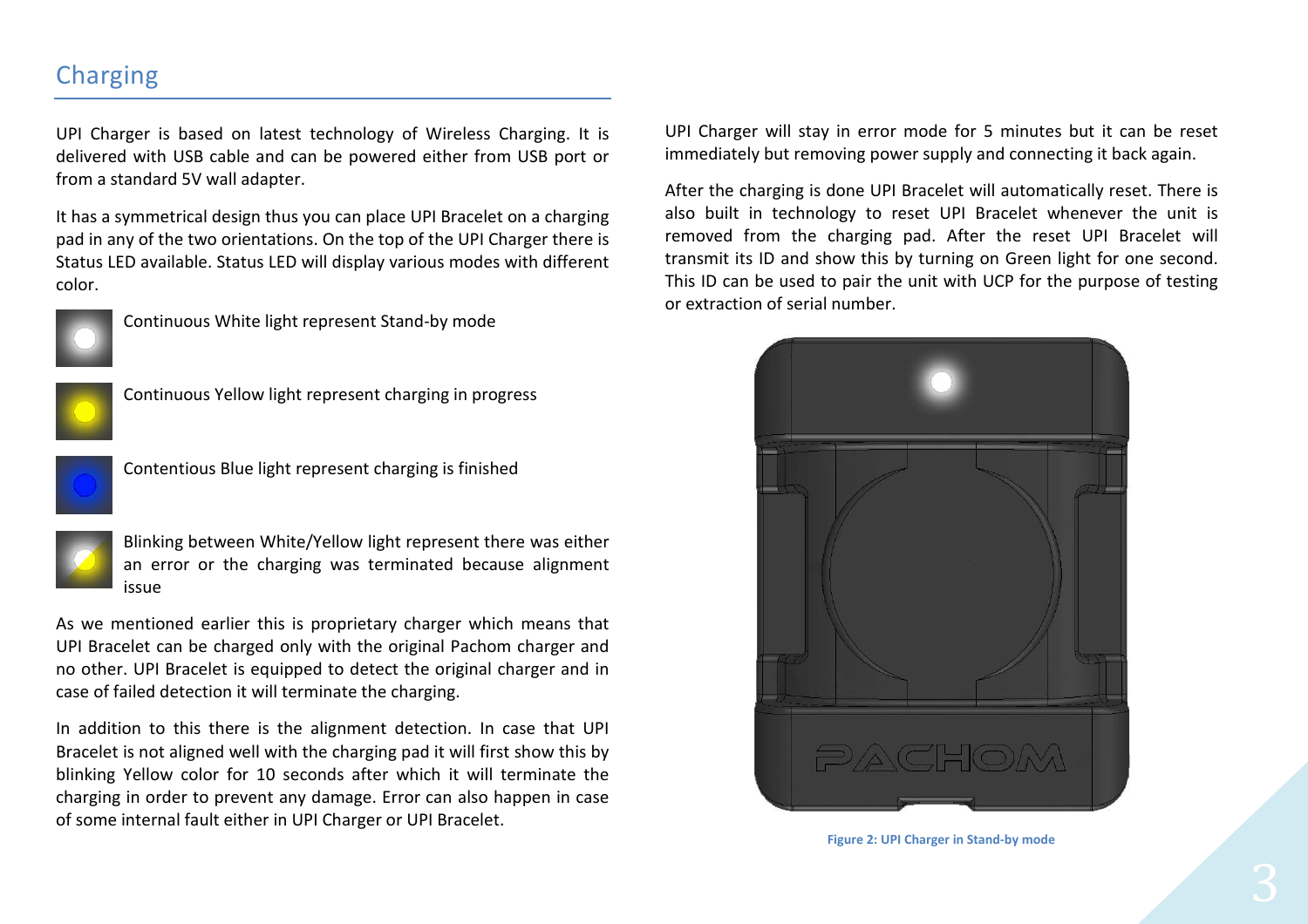## Status LED and vibration schemes

As we mentioned earlier Status LED can show a variety of different colors. Same colors can have different meaning depending on the operating mode and if they are shown continuously, in a slow pace blinking mode, in high pace blinking mode or whether they are combined with vibration sequence.

#### **Status LED in Detection mode - slow pace blinking without vibration:**

Status LED in slow pace blinking mode (every 2-3sec as system "hearthbeat") without vibration is used to show the user that UPI Bracelet is in Detection mode (tuned on). The color of Status LED is representing the battery level.



Blue light slow pace blinking mode without vibration means that UPI Bracelet is in Detection mode and Power level is good.



Purple light slow pace blinking without vibration means that UPI Bracelet is in Detection mode and Power level is in middle range.

Yellow light slow pace blinking without vibration means that UPI Bracelet is in Detection mode and Power level is low.

## **Status LED in Detection mode – continuous, blinking or pulsating with vibration:**

If Status LED is turned on during a Detection mode with vibration that means that UPI Bracelet is in Action mode. Action can be triggered either by RF protection zone or by internal status. RF protection zone configuration will determine the color and the sequence that will be applied both to the Status LED and Vibration motors. The color can be either Red, Green, Blue, Yellow, Purple, Cyan or White. We will describe the most usual ones and their meaning.



Purple light in continuous or blinking sequence with mild vibration usually means an On Start action.



Yellow light in continuous or blinking sequence with mild vibration usually means a Warning.



Red light in blinking or pulsating sequence with strong vibration usually means an Alert.



White light in blinking sequence with vibration (several cycles) means that UPI Bracelet entered Battery empty mode and can't operate no more.

#### **Status LED in Charging mode - continuous/blinking without vibration:**

Charging mode will be presented on Status LED as continuous light that will last as long as the charging is in progress and will be confirmed with continious Yellow light on UPI Charger. Status LED can be also used in blinking mode in case that UPI Bracelet in not aligned well with the charging pad and after 10 seconds it will switch to Red light and terminate the charging.



Yellow light in continuous mode during the charging means that charging is in progress. Blinking mode means that UPI Bracelet is not aligned with the charging pad properly.



Cyan light in continuous mode during the charging means that charging is in progress and almost done. Blinking mode means that UPI Bracelet is not aligned with the charging pad properly.



Red light in continuous mode during charging means that UPI Bracelet was not aligned properly with the charger for more than 10 seconds and charging was terminated. This will cause UPI Charger to show error. Charging termination will last for 30 seconds on UPI Bracelet side after which it will be reset.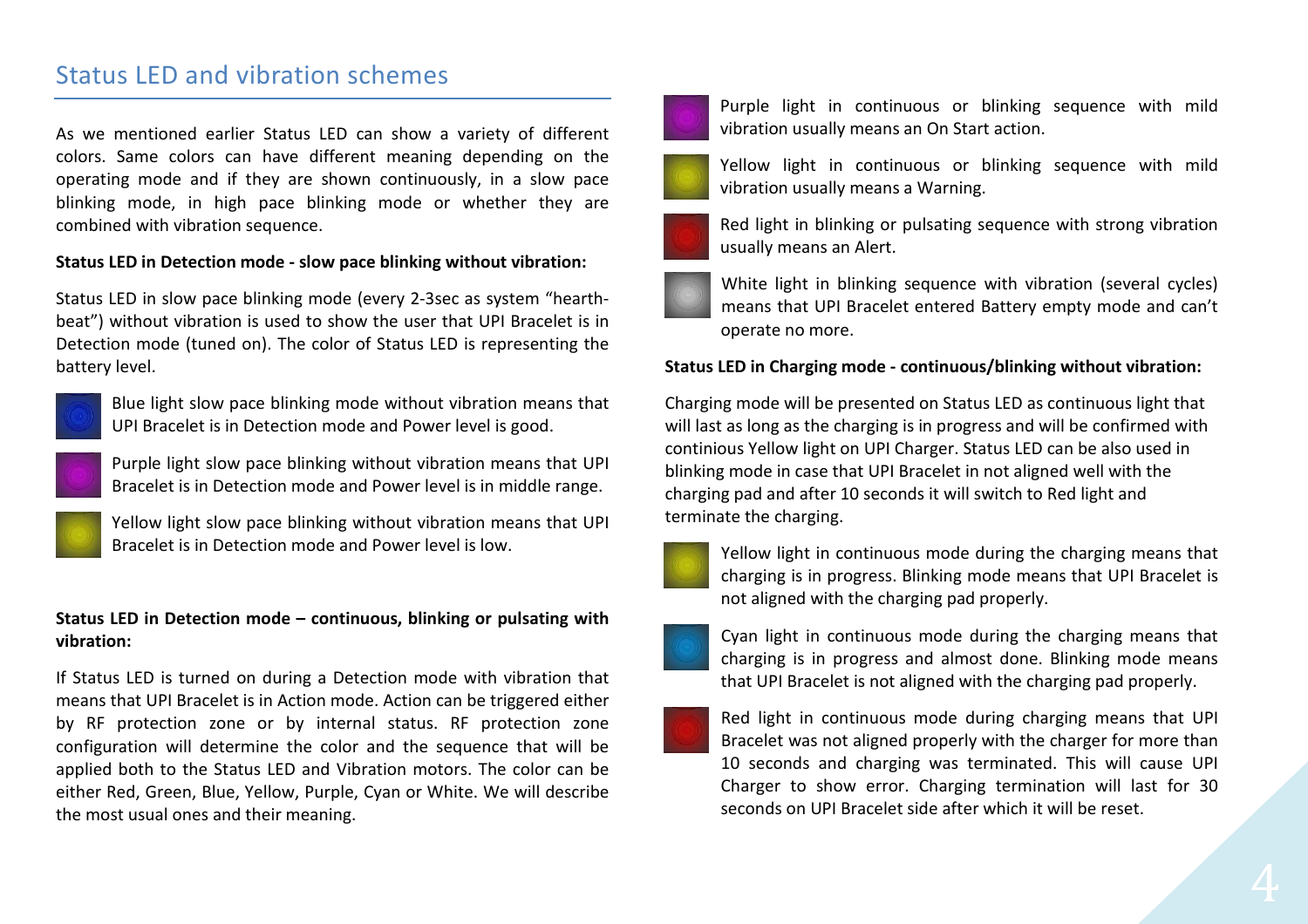#### **Status LED in other events:**

In addition Status LED can present some other events that can not fit into previously described groups. Some of them can be applied with vibration and some of them without it.



Green light in continuous mode without vibration (1 second duration) means that UPI Bracelet is transmitting its ID. This can happen when unit is reset or asked for identification by UCP unit.



White light is very often used to display a certain events. This is the list of different events that can occur and will be presented with:

- • Pulsating sequence light with vibration (5 seconds duration) means that UPI Bracelet is responding to external Demo command initiated by UCP unit
- • Continuous short light with vibration (1 second duration) - means that UPI Bracelet is responding to external Identification command initiated by UCP unit

## Vibration Motors

UPI Bracelet is equipped with two powerful vibration motors. Their main purpose is to execute the Warning or Alert events in case that unit detects RF protection zone. Secondly, their purpose is to execute different Status events like Battery Empty, Identification etc.

In case of Warning or Alert events the amplitude and scheme of vibration depends on how the RF protection zone is setup (UBEP unit configured by UCP unit). There are several possible vibration action schemes: Warning L, Warning H, Alert L, Alert H, Random L, Random H.

Warning L and Warning H action schemes will have continuous vibration with about 10% and 25% amplitude. Alert L and Alert H action schemes will have pulsating vibration with about 50% and 100% amplitude. Random L will have continuous vibration with about 10% while Random H will have pulsating vibration with about 50% amplitude.

Warning and Alert action schemes will executed the exact number of vibration cycles set by RF protection zone, while Random action scheme will execute the number of vibration cycles between 1 and what is set by RF protection zone.



**Figure 3: Vibration Examples**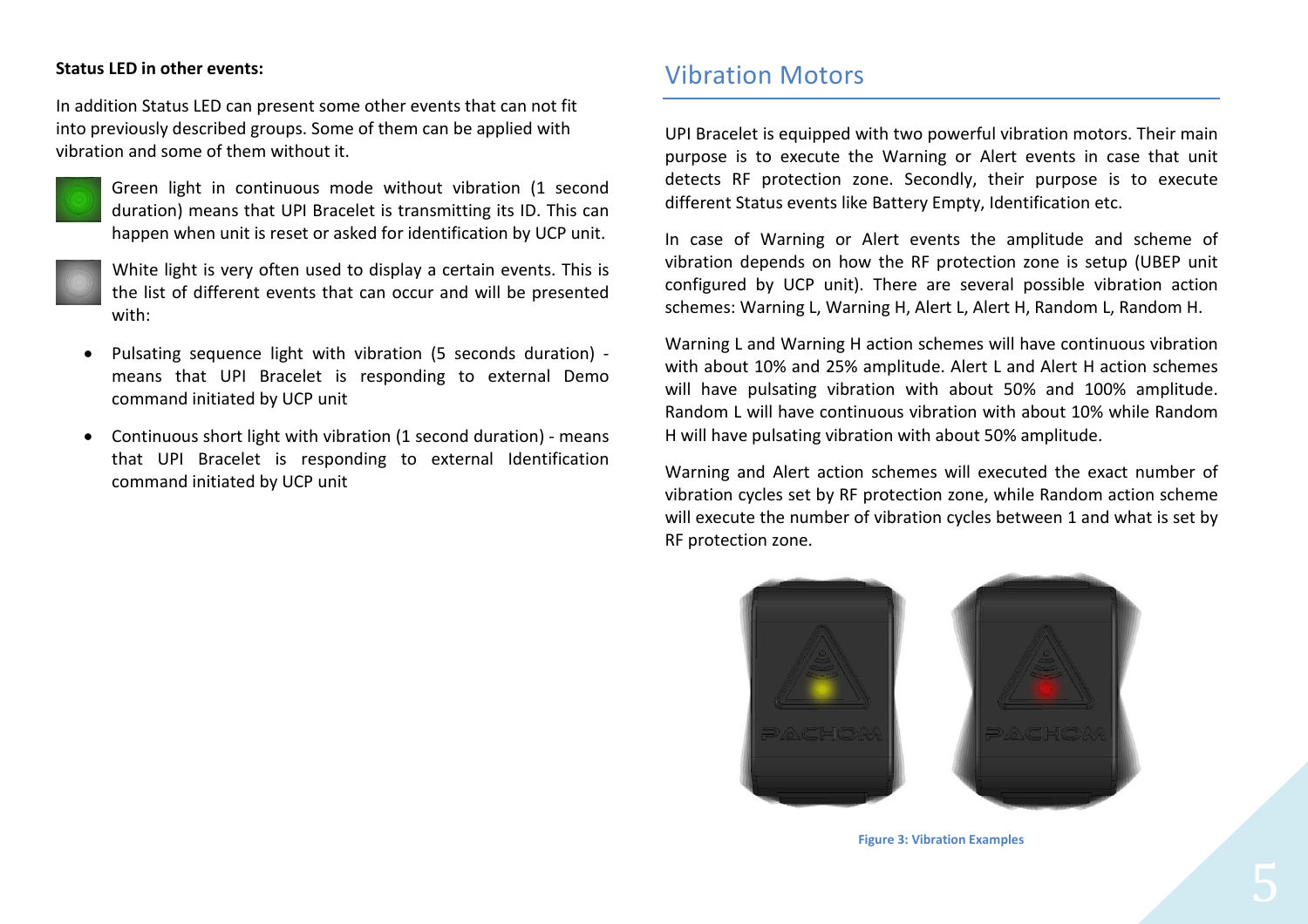## RF Detection

UPI Bracelet is equipped with highly sensitive RF circuit capable of detecting RF protection zone created by UBEP unit. Upon its detection UPI Bracelet will execute Warning or Alert depending on the configuration setup within that RF protection zone as described in previous chapters. In addition to detection of RF protection zone UPI Bracelet can receive commands from UCP unit. For example, Identification command or Demo command.

Built in RF circuit is also capable of transmitting the information back to the UBEP or UCP unit. When asked for identification by UCP unit or upon reset UPI Bracelet will transmit its ID and show this by turning on Green light for one second. This ID can be used to pair the unit with UCP for the purpose of testing or extraction of serial number. What's more important UPI Bracelet will transmit Reply to the UBEP unit in case that RF protection zone is configured to do so.

This Reply will be used on UBEP unit side to activate one of the alarm output lines in order to either alert the machinery operator or to automatically cut of the machinery to prevent the accident on happening.

Both detection and transmission are omnidirectional. This means that UPI Bracelet is capable of detecting RF protection zone from any direction and with any orientation. Also, it can transmit in all directions which is important in order to send Reply back to the UBEP unit as described earlier.



 **Figure 4: UPI Bracelet RF Field**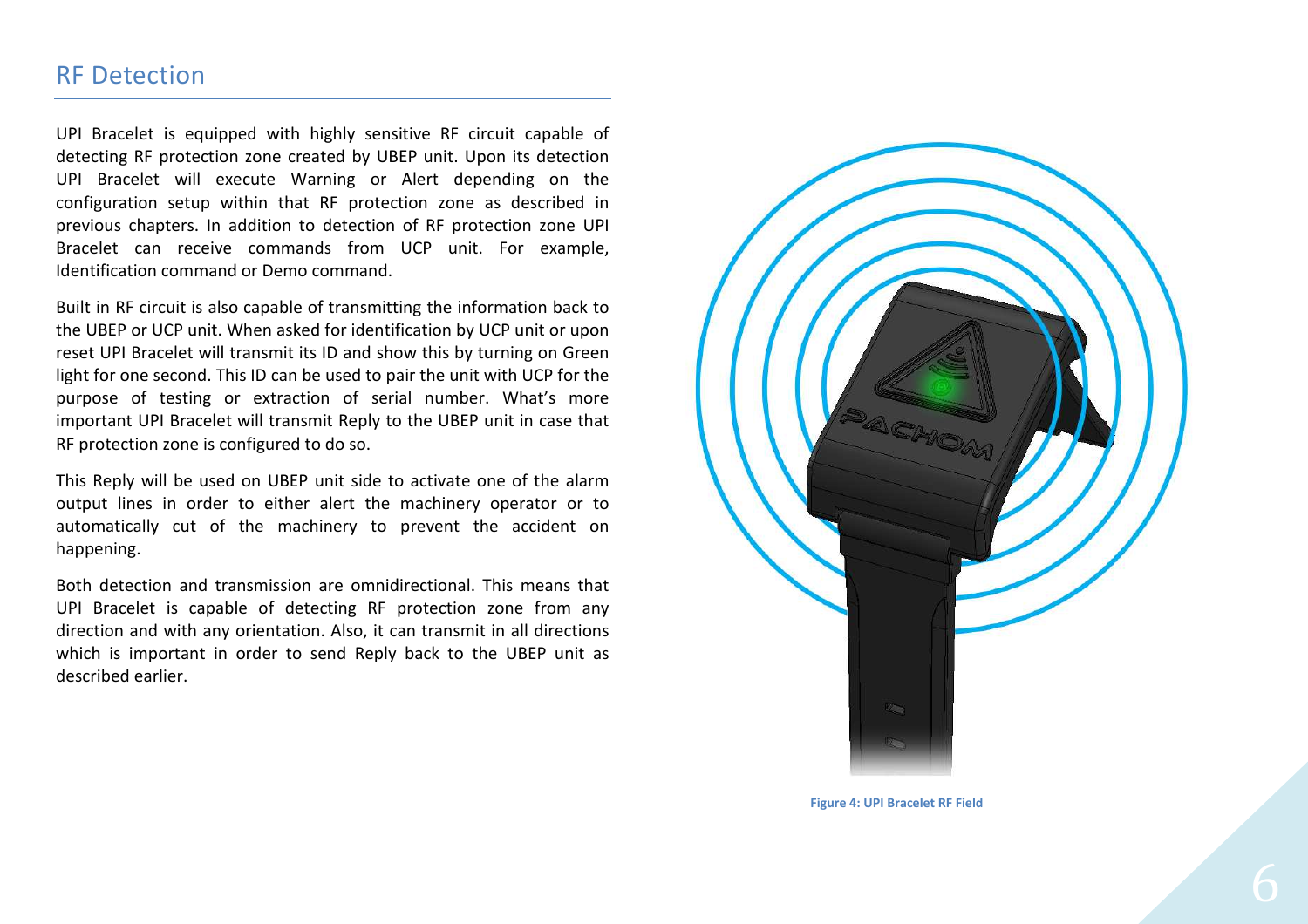# Testing and Maintenance

There are several ways how you can test and verify the functionality of UPI Charger and UPI Bracelet.

## Testing of UPI Charger

Verification of UPI Charger functionality is very simple. You should put your UPI Bracelet on a charging pad. Within a few seconds the charging should begin and both UPI Charger and UPI Bracelet will show this by keeping the constant ongoing Yellow light (or Cyan if charging is almost done). For more details on the charging and Status LED schemes refer to the corresponding chapters in this manual.

## Testing of UPI Bracelet with UCP unit

First, you should pair UPI Bracelet with UCP unit. This is done by clicking the corresponding button in UCP Pairing submenu and making UPI Bracelet transmit its ID. As described earlier this can be done by resetting the unit by placing it on and off the UPI Charger. After the pairing you can use Check ID UPI command in the same UCP submenu to verify you are paired with appropriate unit.

Second, you should go to UCP Test submenu and Send UPI Demo command. UPI Bracelet should start vibrating in pulsating sequence with White LED flashing (for 5 seconds) and UCP should pick up a Reply from UPI and show Red ALERT message on the screen.

This verifies the Status LED, Vibration and RF functionality of the UPI Bracelet.

## Testing of UPI Bracelet with UBEP unit

Probably the best way to verify the UPI Bracelet functionally is to test it with UBEP unit within the safe test environment.

UBEP unit should be configured to create the RF protection zone configured to expect the Reply from UPI Bracelet. The range of the RF protection zone can be set for example at 2 meters and UPI Action could be set to activate White light on Status LED and to use Alert H action scheme for 2 or 3 seconds.

Once UPI Bracelet enters the RF protection zone it will execute the alert according to the setup and send the Reply back to the UBEP unit activating one of the alarm output lines.

This verifies the Status LED, Vibration and RF functionality of the UPI Bracelet in a real life environment.